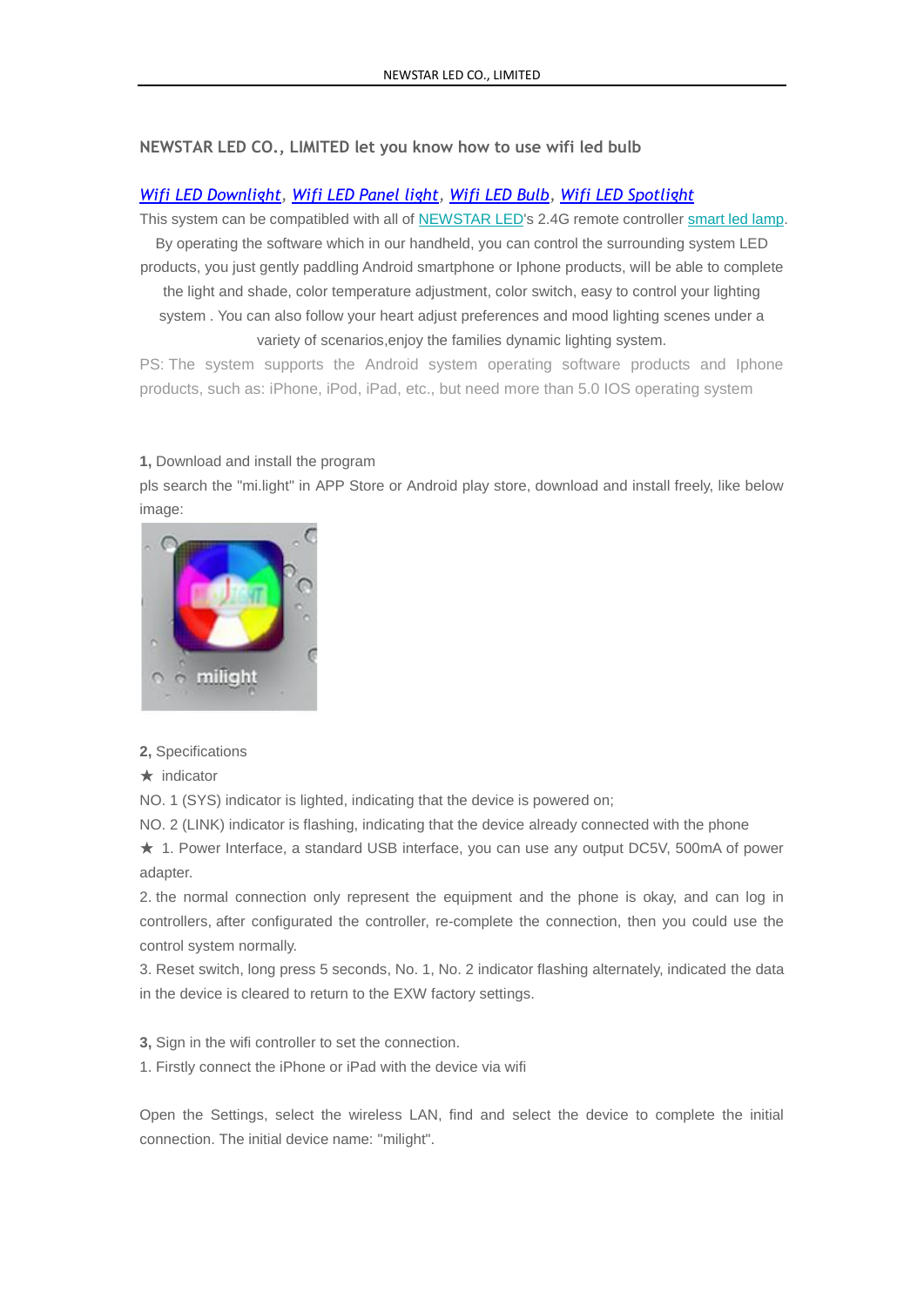

2, , click the "mi.light" on desktop icons to enter

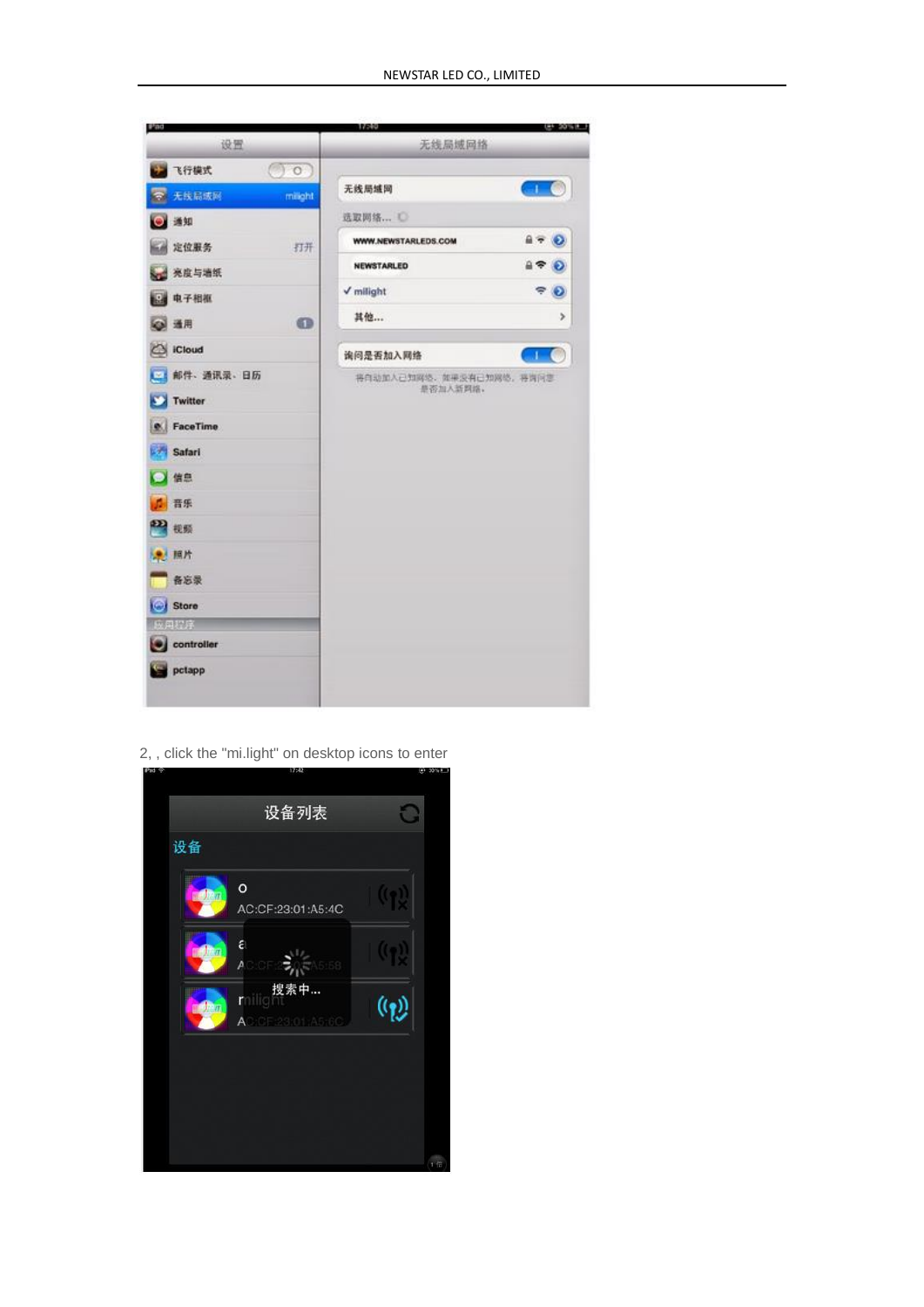you could see the device list interface, iPad will automatically retrieve the device, When found the device is switched on, it will appear the wireless icon



,Indicates that the device is available.

Click and enter into the device, the system will prompt "Enter the device name", you can simply ignore and click it into, or based to their needs and preferences, rename; then click it again to enter into a new page;

In the bottom of the new page, there are three set buttons, "remote control, information, configuration".

Select the "remote control" to enter the following page, select the desired product, conduct operations within the network controller.



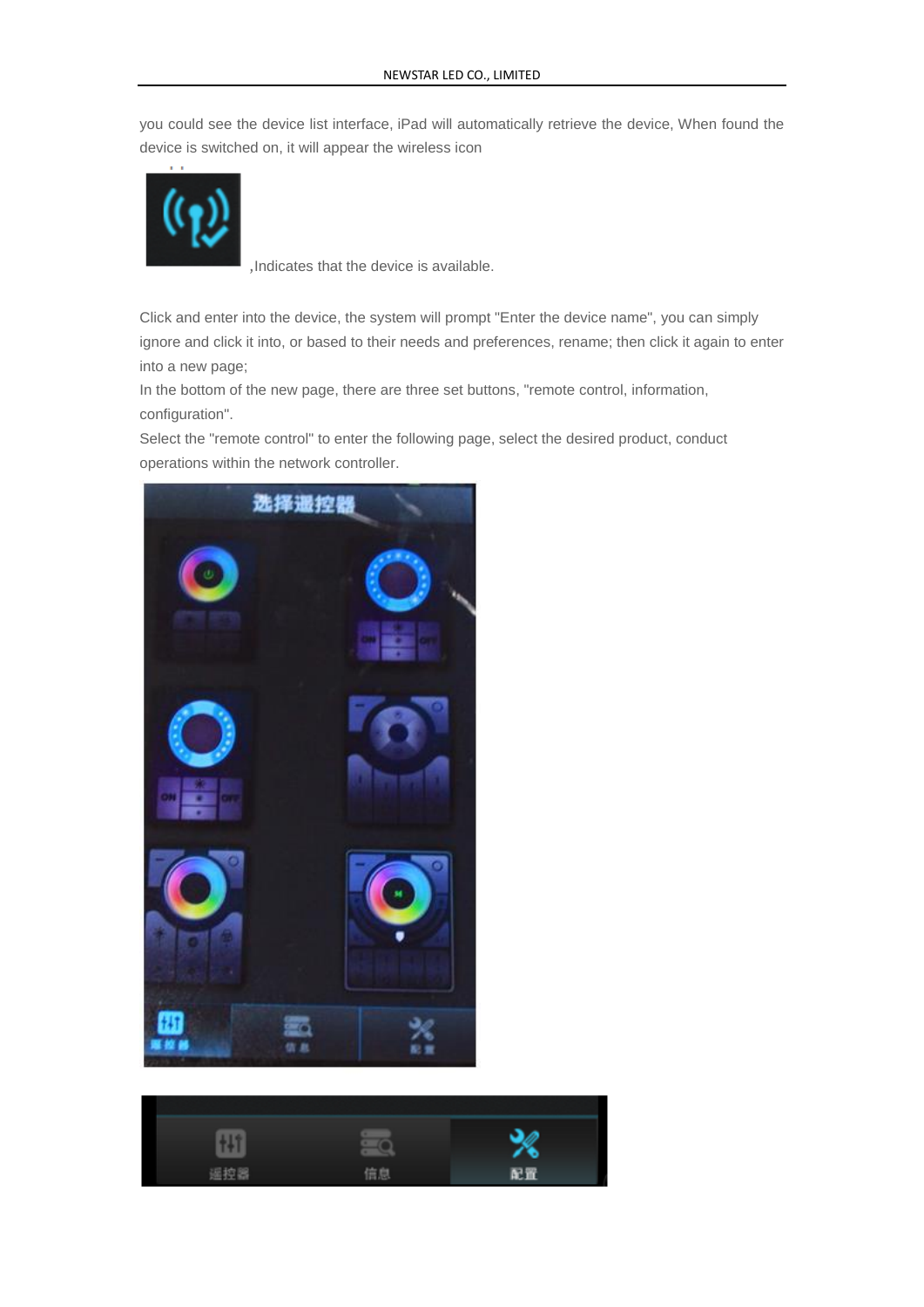Please select "Configure" and enter the following page, click on "Settings wifi connection"



At this time the device will automatically search your surrounding network signal.



Please choose network which you know it, click select and enter a password;

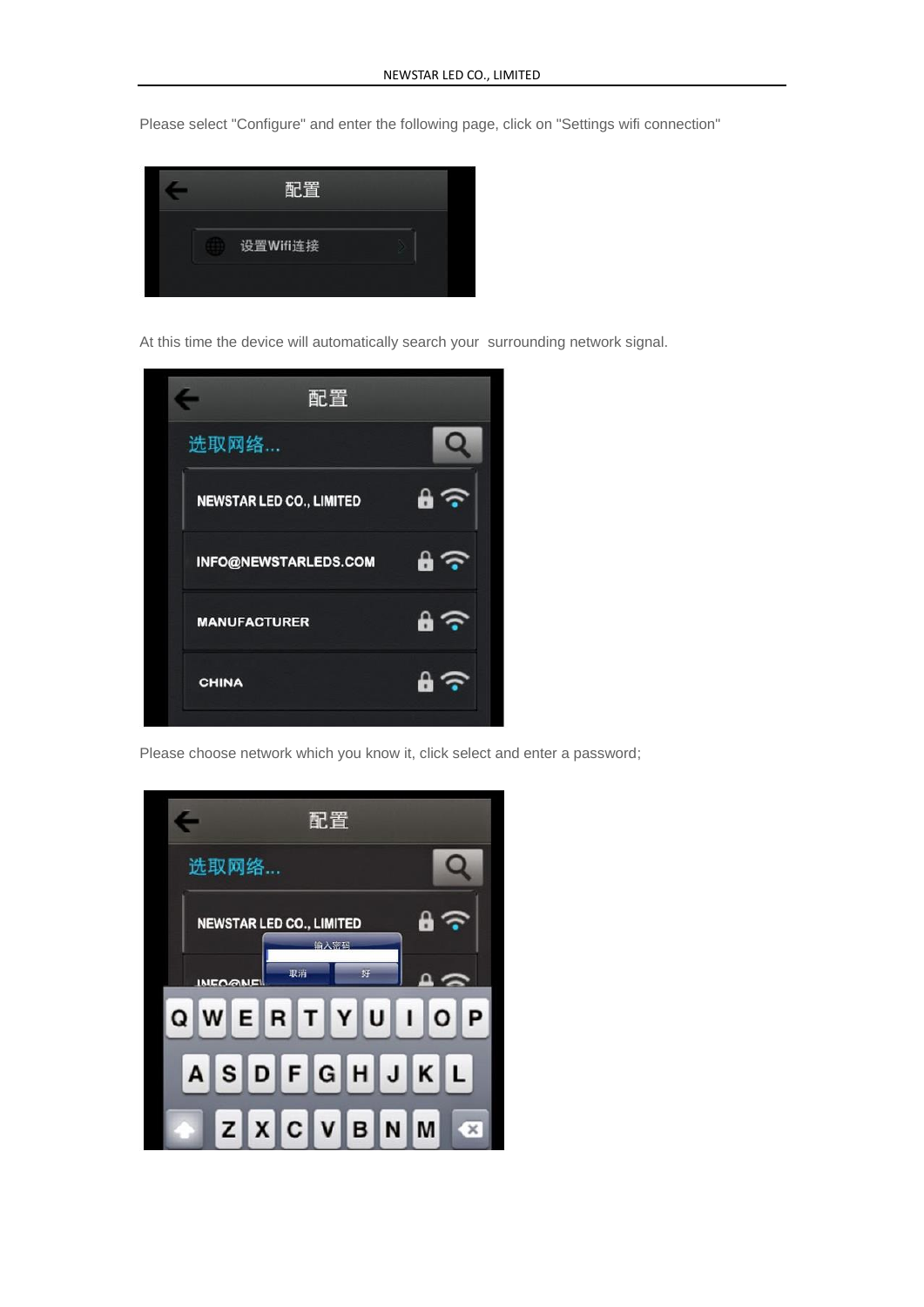At this time the device will remind to restart the program, please click OK, if the password is correct,

so the device connected with the router successfully;

It appears to "success" pattern or configuration is successful.



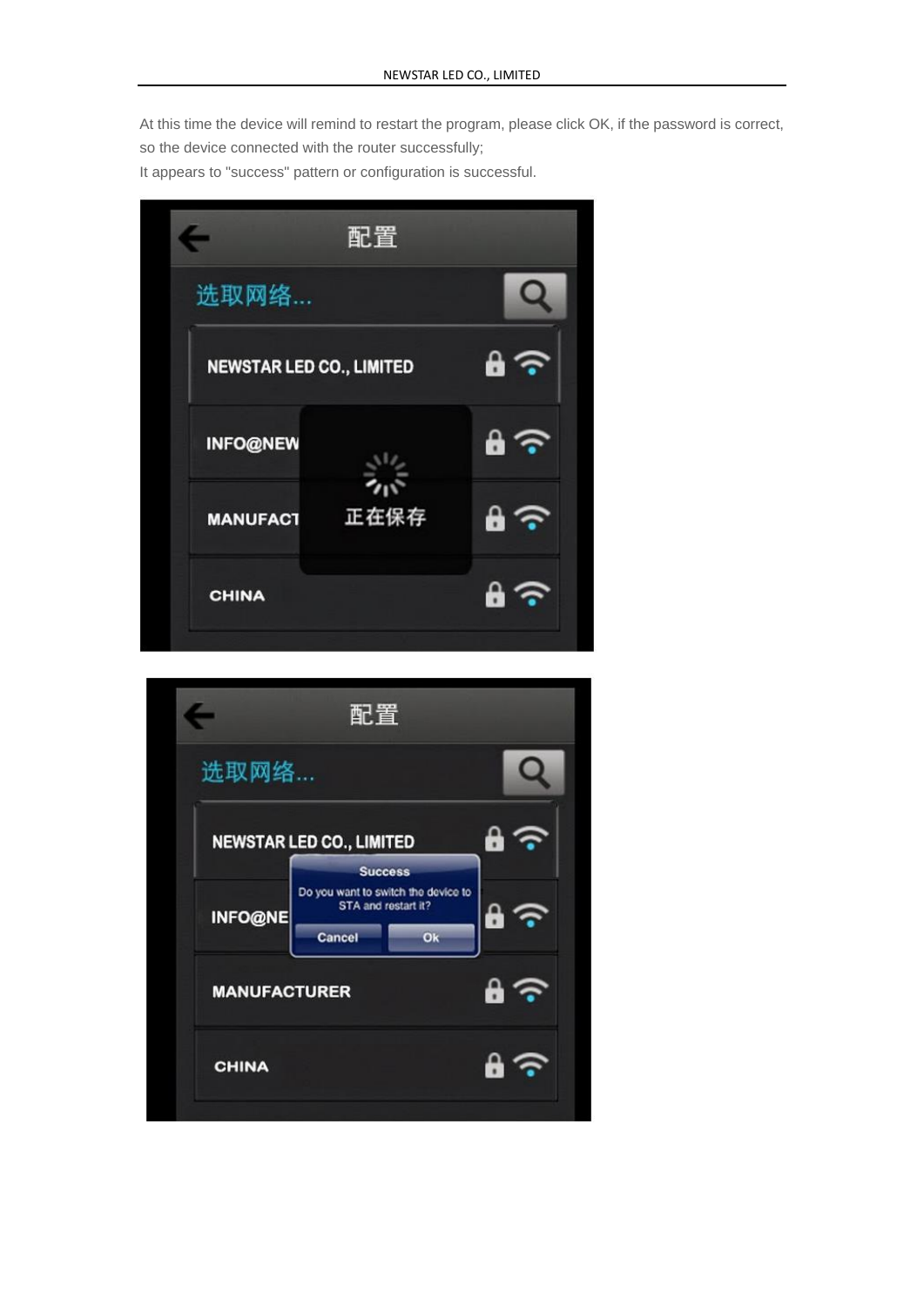

Quit the device list, open Wi-Fi, to connect with the network which WiFi controller is configured successfully,

Click to enter, click the Configure icon again, the device will display "error", it means that has been connected to a wireless network at this time , you can not change it.

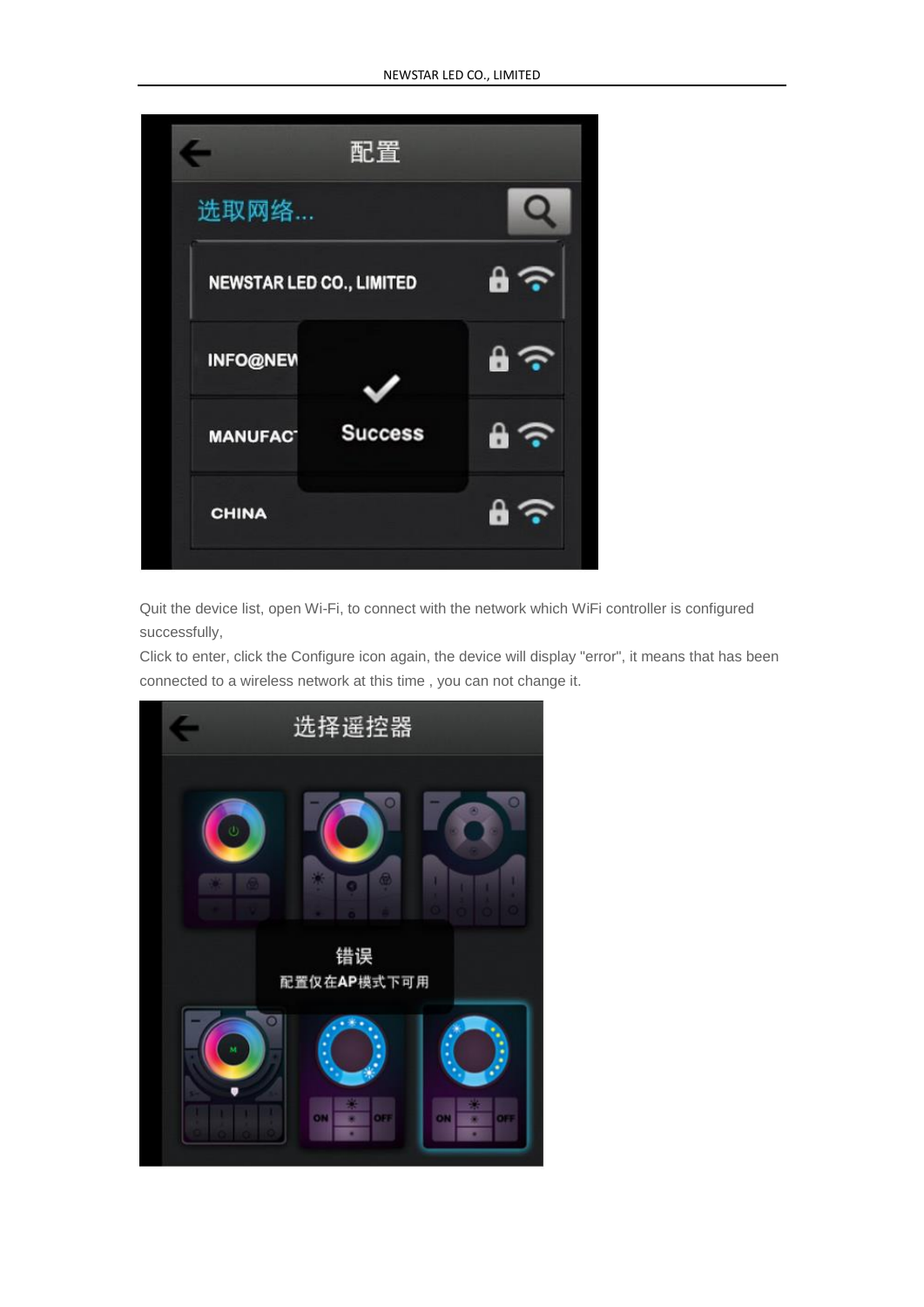Now you can set the "Information" page, here in order to easy to distinguish the area when multiple devices were connected at the same time, ; if did not renaming the device before, you can named it again now ; if the name was already revised, so you can not change it now; at the same time you can also replace picture of the equipment; you can choose camera or from your existing photo library as the equipment picture;

Now enter the remote control interface, based on what you buy our products, choose to match the remote control, at this time still need to complete the code matching and code cleaning with our product; the job for code matching and code cleaning for operation sequence is same with the Remote controller

Remote Control:



Open the phone's data connection

**Click**